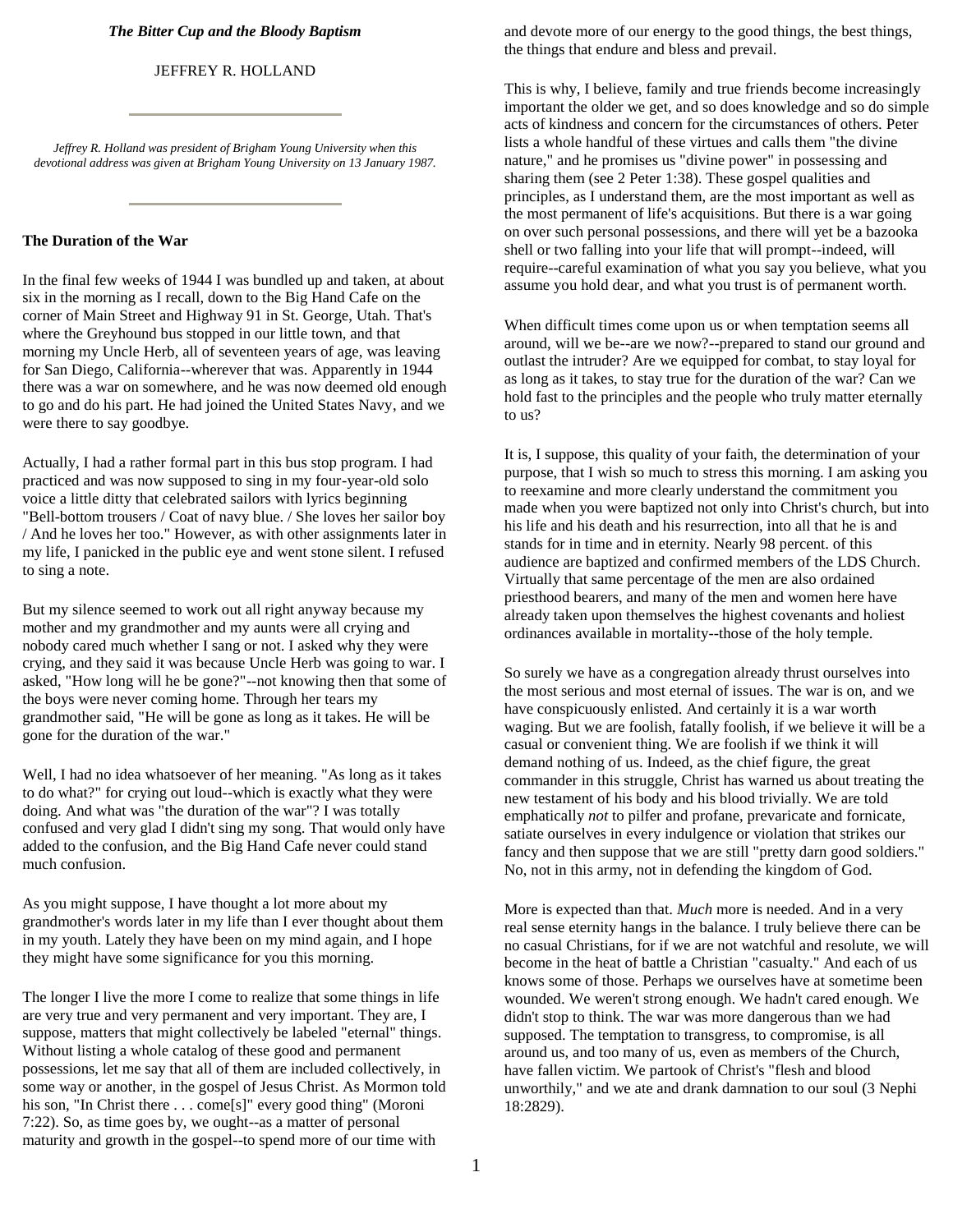Some of us may *still* be taking such transgression lightly, but at least the Master understands the significance of the side we say we have chosen. Let me use just one example."

## **"Are Ye Able?"**

At the conclusion of his Perean ministry, Jesus and the Twelve were making their way back to Jerusalem for that last, prophetically foretold week leading up to his arrest, trial, and crucifixion. In that most sober and foreboding sequence of events, the Saviorwho singly and solitarily alone knew what lay ahead of him and just how difficult the commitments of his final hours would be--was approached by the mother of two of his chief disciples, James and John. She rather straightforwardly asked a favor of the Son of God. She said, "Grant that these my two sons may sit, the one on thy right hand, and the other on the left, in thy kingdom" (Matthew 20:21).

This good mother, and perhaps most of the little band who had faithfully followed Jesus, were obviously preoccupied by the dream and expectation of that time when this, their Messiah, would rule and reign in splendor, when, as the scripture says, "the kingdom of God should immediately appear" (Luke 19:11). The question was one more of ignorance than impropriety, and Christ uttered not a word of rebuke. He gently answered as one who always considered the consequence of any commitment.

"Ye know not," he said quietly, "what ye ask. *Are ye able to drink of the cup that I shall drink of?* " (Matthew 20:22; emphasis added). This startling question did not seem to take James and John by surprise. Promptly and firmly they replied, "We are able." And Jesus's response to them was, "Ye shall drink indeed of my cup, and be baptized with the baptism that I am baptized with" (Matthew 20:23).

Without any reference to the glory or special privilege they seem to have been seeking, this may strike one as a strange favor the Lord was granting James and John. But he was not mocking them by offering the cup of his suffering rather than a throne in his kingdom. No, he had never been more serious. *The cup and the throne were inextricably linked and could not be given separately.*

I am sure that you and I, being not only less worthy than Christ but also less worthy than apostles like James and John, would leave such troublesome issues alone if they would only leave us alone. As a rule we usually do not seek the bitter cup and the bloody baptism, but sometimes they seek us. The fact of the matter is God *does* draft men and women into the spiritual warfare of this world, and if any of us come to genuine religious faith and conviction as a result of that--as many a drafted soldier has done--it will nevertheless be a faith and a conviction that in the first flames of the battle we did not enjoy and certainly did not expect. (See A. B. Bruce, *The Training of the Twelve* [New York: Richard R. Smith, 1930].)

### **Stand Firmly By Your Faith**

I am asking this morning that we put ourselves in the place of James and John, put ourselves in the place of seemingly committed, believing, faithful Latter-day Saints, and ask ourselves, "If we are Christ's and he is ours, are we willing to stand firm forever? Are we in this church for keeps, for the duration, until it's over? Are we in it

through the bitter cup, the bloody baptism, and all?" And please understand that I am *not* asking if you can simply endure your years at BYU or serve out your term as gospel doctrine teacher. I am asking questions of a far deeper and more fundamental sort. I am asking about the purity of your heart. How cherished are our covenants? Have we--perhaps beginning our life in the Church as a result of parental insistence or geographic happenstance--have we yet thought about a life that is ultimately to be tempted and tried and purified by fire? Have we cared about our convictions enough and are we regularly reinforcing them in a way that will help us do the right thing at the right time for the right reason, especially when it is unpopular or unprofitable or nearly unbearable to do so?

Indeed, you may one day be released as the glamorous gospel doctrine teacher and be called to that much vacated post of gospel doctrine believer and obeyer. That will test your strength! Surely our sometimes clichéd expressions of testimony and latter-day privilege don't amount to much until we have had open invitation to test them in the heat of battle and have in such spiritual combat found ourselves to be faithful. We may speak glibly in those Sunday services of *having* the truth or even of *knowing* the truth, but only one who is confronting error and conquering it, however painfully or however slowly, can properly speak of *loving* the truth. And I believe Christ intends us someday to truly, honestly *love* him- -the way, the truth, and the life.

Tragically enough, the temptation to compromise standards or be less valiant before God often comes from another member of the Church. Elder Grant Bangerter wrote of his experience years ago in the military shortly after he had returned from his mission. "I realized," he concluded, "throughout those years that I was considered different. . . . [But] I never found it necessary to break my standards, to remove my garments, or to apologize for being a Latter-day Saint." Then came this very telling observation.

*I can honestly say that no nonmember of the Church has ever tried to induce me to discard my* [LDS] *standards. The only people I remember trying to coerce me to abandon my principles or who ridiculed me for my standards have been non-practicing members of* [my own] *Church.* [Wm. Grant Bangerter, "Don't Mind Being Square," *The New Era,* July 1982, p. 6]

What a painful observation if we were to apply it at a place like BYU, where the temptation to compromise may come from a "practicing" member of the Church.

Even here--maybe especially here, because we have been given so much--we must be prepared to stand by principle and act on conviction, even if that seems to leave us standing alone. Remember these lines from *Paradise Lost:*

### *I alone*

*Seemed in thy world erroneous* to *dissent From all; my sect thou seest. Now learn to late How few sometimes may know, when thousands err.* [Book VI, lines] 14548]

I do not think thousands err at BYU, but some do, and I believe that you will leave here to work and live in a world where *many* do, *more* than Milton's thousands. So my call--especially while we are in an environment that requires and expects it--is to live by the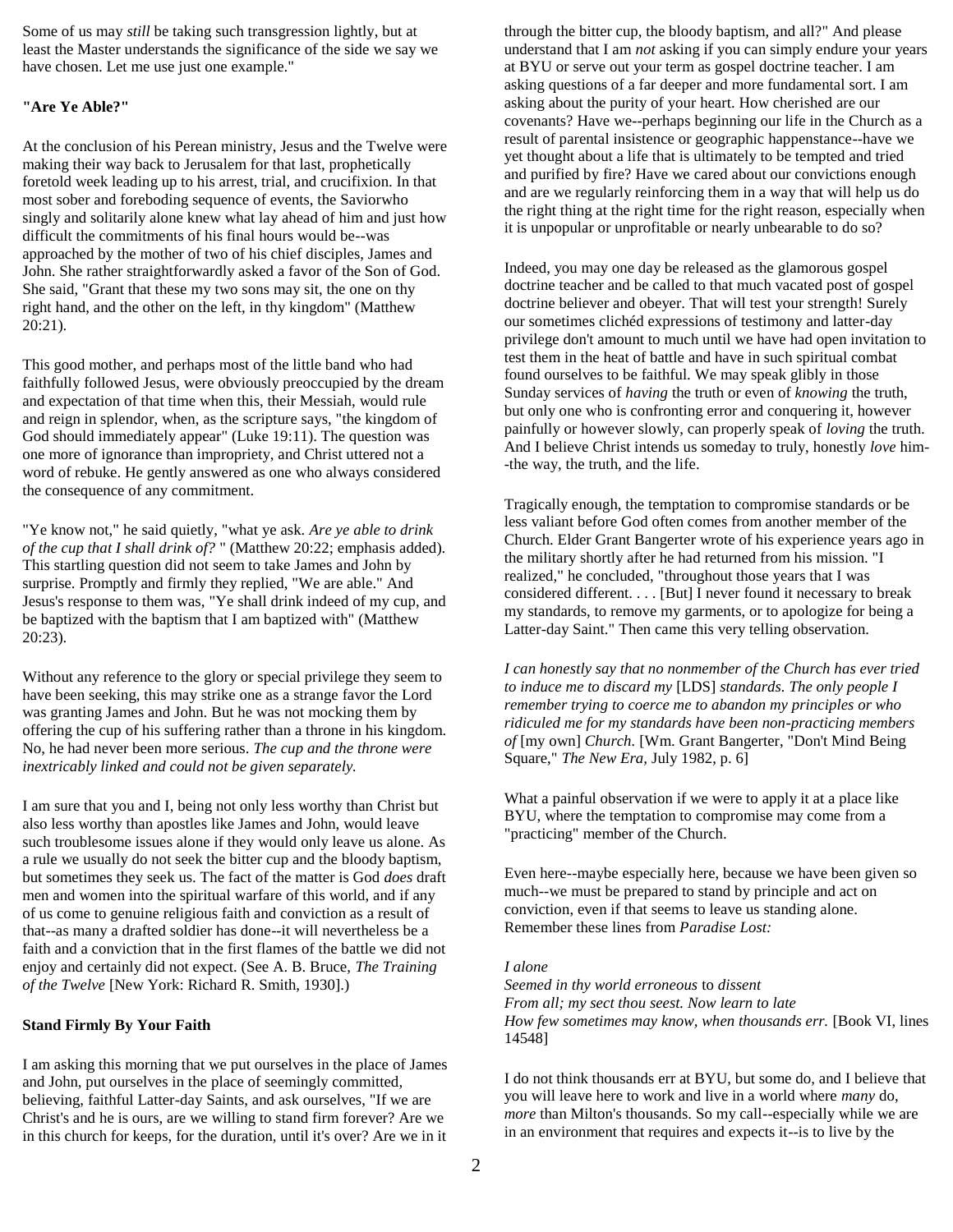highest principles and to stand firmly by your faith. I ask it however difficult or lonely that may seem, even at a place as beautiful as BYU. You may be tempted, you undoubtedly are tempted. But be strong. The cup and the throne are inextricably linked.

## **Our Christian Challenge**

I think perhaps so far I have made you think only of the rather obvious transgressions young Latter-day Saints face, the temptations Satan never seems to keep very subtle. But what about the gospel-living that isn't so obvious and may be of a higher order still? Let me shift both the tone *and* the temptations just slightly and cite other examples of our Christian challenge.

On the night of March 24, 1832, a dozen men stormed the Hiram, Ohio, home where Joseph and Emma Smith were staying. Both were physically and emotionally spent, not only from all the travails of the young Church at the time but also because on this particular evening they had been up caring for their two adopted twins, born eleven months earlier on the same day that Emma had given birth to--and then lost--their own twins. Emma had gone to bed first while Joseph stayed up with the children; then she had arisen to take her turn, encouraging her husband to get some sleep. No sooner had he begun to doze than he heard his wife give a terrifying scream and found himself being torn from the house and very nearly being torn limb from limb.

Cursing as they went, the mob that had seized him were swearing to kill Joseph if he resisted. One man grabbed him by the throat until he lost consciousness from lack of breath. He came to only to overhear part of their conversation on whether he should be murdered. It was determined that for now he would simply be stripped naked, beaten senseless, tarred and feathered, and left to fend for himself in the bitter March night. Stripped of his clothing, fighting off fists and tar paddles on every side, and resisting a vial of some liquid--perhaps poison--which he shattered with his teeth as it was forced into his mouth, he miraculously managed to fight off the entire mob and eventually made his way back to the house. In the dim light his wife thought the tar stains covering his body were blood stains, and she fainted at the sight.

Friends spent the entire night scraping and removing the tar and applying liniments to his scratched and battered body. I now quote directly from the Prophet Joseph's record:

*By morning I was ready to be clothed again. This being the Sabbath morning, the people assembled for meeting at the usual hour of worship, and among them came also the mobbers* [of the night before. Then he names them.] *With my flesh all scarified and defaced, I preached to the congregation as usual, and in the afternoon of the same day baptized three individuals.* [*HC* 1:264]

Unfortunately, one of the adopted twins, growing worse from the exposure and turmoil of the night, died the following Friday. "With my flesh all scarified and defaced, I preached to the congregation as usual"! To that slimy band of cowards who by Friday next will quite literally be the murderers of your child? Stand there hurting from the hair of your head that was pulled and then tarred into a mat, hurting right down to your foot that was nearly torn off being wrenched out the door of your own home? Preach the gospel to that damnable bunch of sniveling reprobates? Surely this is no time to

stand by principle. It is daylight now and the odds aren't twelve to one anymore. Let's just conclude this Sunday service right now and go outside to finish last evening's business. It was, after all, a fairly long night for Joseph and Emma; maybe it should be an equally short morning for this dirty dozen who have snickeringly shown up for church.

But those feelings that I have even now just reading about this experience 150 years later--and feelings I know that would have raged in my Irish blood that morning--mark only one of the differences between me and the Prophet Joseph Smith. You see, a disciple of Christ--which I testify to you Joseph was and is--always has to be a disciple; the judge does not give any time off for bad behavior. A Christian always stands on principle, even as old Holland is out there swinging a pitchfork and screaming an eye for an eye, and a tooth for a tooth--forgetting, as dispensation after dispensation has forgotten, that this only leaves everyone blind and toothless.

No, the good people, the strong people, dig down deeper and find a better way. Like Christ, they know that when it is hardest to be so is *precisely* the time you have to be at your best. As another confession to you, I have always feared that *I* could not have said at Calvary's cross, "Father forgive them for they know not what they do." Not after the spitting, and the cursing, and the thorns, and the nails. Not if they don't care or understand that this horrible price in personal pain is being paid for them. But that's just the time when the fiercest kind of integrity and loyalty to high purpose must take over. That's just the time when it matters the very most and when everything else hangs in the balance--for surely it did that day. You and I won't ever find ourselves on that cross, but we repeatedly find ourselves at the foot of it. And how we act there will speak volumes about what we think of Christ's character and his call for us to be his disciples.

# **Tested in the Heat of Battle**

Yes, our challenges will be a lot less dramatic than a tar-andfeathering; certainly they won't involve a crucifixion. And maybe they won't even be very personal matters at all. Maybe they will involve someone else--perhaps an injustice done to a neighbor, a person much less popular and privileged than yourself.

In cataloging life's little battles, this may be the least attractive kind of war for you, a bitter cup you especially don't wish to drink because there seems to be so little advantage in it for you. After all, it's really someone else's problem, and like Hamlet you may well lament that "time is out of joint; O cursed spite, / That ever [you were] born to set it right!" (William Shakespeare, *Hamlet,* act 1, sc. 5, lines 18788). But set it right you must, for "Inasmuch as ye have done it unto one of the least of these my brethren, ye have done it unto me" (Matthew 25:40). And in times of such Doniphan-like defense, it may be risky, even dangerous, to stand true.

Martin Luther King once said,

*The ultimate measure of a man is not where he stands in moments of comfort and convenience, but where he stands at times of challenge and controversy. The true neighbor will risk his position, his prestige, and even his life for the welfare of others. In dangerous valleys and hazardous pathways, he will lift some*